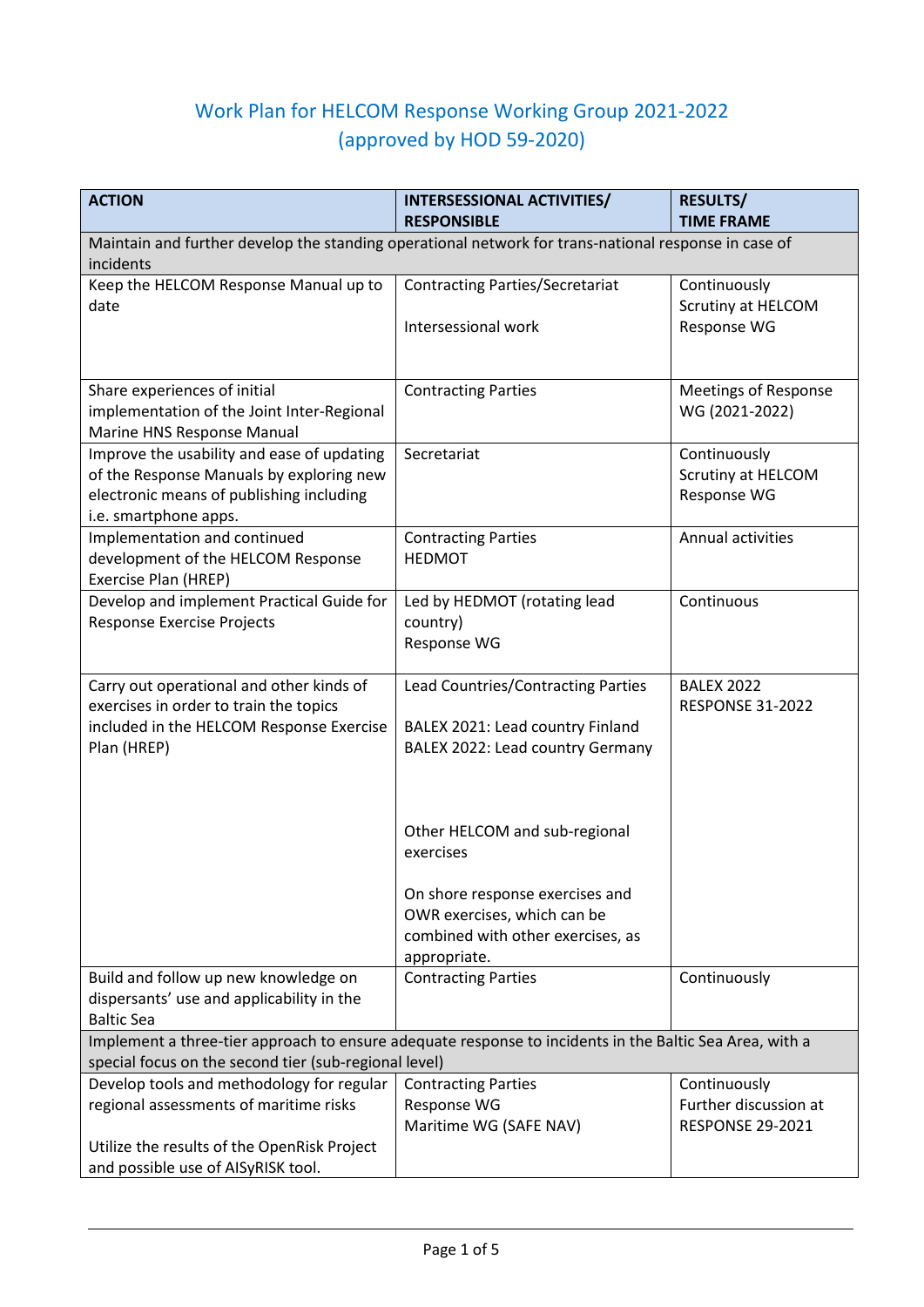| Conclude/implement sub-regional<br>agreements | <b>Contracting Parties</b>          | Continuously                 |
|-----------------------------------------------|-------------------------------------|------------------------------|
| Co-operate by conducting trainings and        | <b>Contracting Parties</b>          | Continuously                 |
| organizing exchange programmes to             | Response WG                         |                              |
| ensure swift and adequate response            | Intersessional work                 |                              |
| capacity to shoreline pollution and to        |                                     |                              |
| develop best practices                        |                                     |                              |
| Ensure that response on the shore is          | <b>Contracting Parties</b>          | Continuously                 |
| integrated with overall contingency           |                                     |                              |
| planning                                      | <b>RESPONSE</b>                     | Work plan of SHORE           |
|                                               |                                     | <b>Network</b>               |
| Make proposals on how to improve access       | Intersessional work                 |                              |
| to national and regional information on       |                                     | Response WG to               |
| sensitive areas and sensitive coasts          | <b>SHORE Network</b>                | implement outcomes of        |
|                                               |                                     | <b>SHORE Network</b>         |
| Provide annual cross-border or                |                                     |                              |
| international exercises                       |                                     |                              |
|                                               |                                     |                              |
| Follow up the outcome of relevant             |                                     |                              |
| projects                                      |                                     |                              |
| Ensure wide participation                     |                                     |                              |
| Carry out Baltic wide mapping of              | <b>Contracting Parties</b>          | Further discussion at        |
| prioritised coastal areas (sensitivity        | <b>SHORE network</b>                | SHORE Network 5-2021         |
| mapping).                                     |                                     | and RESPONSE 29-2021         |
|                                               |                                     |                              |
|                                               |                                     |                              |
| Integrate oiled wildlife response (OWR)       | Contracting Parties, Sea Alarm, WWF | <b>Baltic Oiled Wildlife</b> |
| into existing contingency plans               | and other stakeholders.             | network meeting 2021         |
| Exchange of information on development        |                                     |                              |
| of national OWR plans, authority-NGO          | Expert Working Group on Oiled       | <b>Reports to Response</b>   |
| cooperation, national trainings and           | Wildlife Response (EWG OWR)         | WG                           |
| exercises                                     |                                     |                              |
|                                               |                                     | Response WG to               |
| Develop OWR protocols and facilities          |                                     | implement outcomes of        |
| Develop OWR preparedness and response         |                                     | <b>EWG OWR</b>               |
| Ensure wide participation                     |                                     |                              |
| Continued review of the RESPONSE related      | <b>Contracting Parties</b>          | Intersessional               |
| <b>HELCOM Recommendations</b>                 |                                     | discussion                   |
|                                               | Response WG                         |                              |
|                                               | <b>Response Sub-Groups</b>          | Further discussion at        |
|                                               |                                     | <b>RESPONSE 29-2021</b>      |
|                                               | In consultation with MARITIME       |                              |
|                                               |                                     |                              |
|                                               | Intersessional work                 |                              |
| Contribute to the finalization of the         | <b>Contracting Parties</b>          | 2021                         |
| update of the Baltic Sea Action Plan (BSAP)   | Response WG                         |                              |
|                                               |                                     |                              |
|                                               | DG BSAP                             |                              |
|                                               |                                     |                              |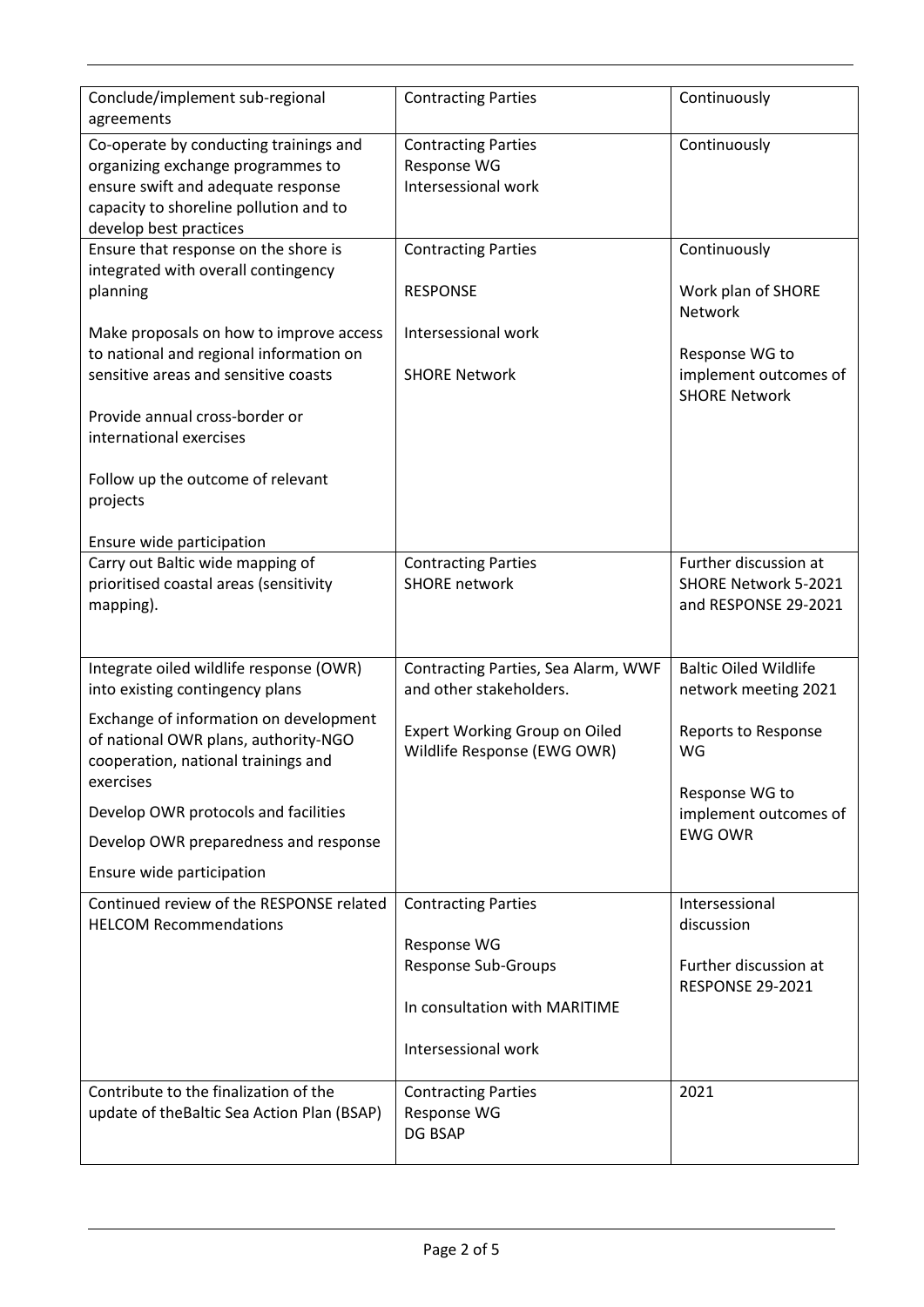| Follow up on Response related actions in                                                                      | <b>Contracting Parties</b>                                         | Starting after 2021                       |  |  |
|---------------------------------------------------------------------------------------------------------------|--------------------------------------------------------------------|-------------------------------------------|--|--|
| the updated BSAP                                                                                              | Response WG                                                        | <b>HELCOM Ministerial</b>                 |  |  |
|                                                                                                               | <b>Response WG Sub-Groups</b>                                      | Meeting                                   |  |  |
| Enhance co-operation with regard to places of refuge according to HELCOM Recommendation 31E/5                 |                                                                    |                                           |  |  |
| Make the Mutual Plan for Places of Refuge                                                                     | <b>Contracting Parties</b>                                         | Continuously                              |  |  |
| operational and implemented                                                                                   |                                                                    | Reports to Response                       |  |  |
| within/through sub-regional agreements                                                                        |                                                                    | WG and Maritime WG                        |  |  |
| Ratify the relevant compensation and<br>liability conventions according to HELCOM                             | <b>Contracting Parties</b><br>Secretariat to provide update of the | Reports to Response<br>WG and Maritime WG |  |  |
| Rec. 31E/5                                                                                                    | ratification status of relevant                                    |                                           |  |  |
|                                                                                                               | conventions at each RESPONSE                                       |                                           |  |  |
|                                                                                                               | meeting                                                            |                                           |  |  |
| Detection, investigation and prosecution of anti-pollution regulations                                        |                                                                    |                                           |  |  |
| Co-ordinate aerial surveillance flights and                                                                   | IWGAS (Lead Country 2019-2021:                                     | Meetings of IWGAS and                     |  |  |
| harmonize aerial surveillance with satellite                                                                  | Estonia)                                                           | Response WG                               |  |  |
| surveillance                                                                                                  | In co-operation with EMSA                                          |                                           |  |  |
|                                                                                                               | (CleanSeaNet)                                                      |                                           |  |  |
| Identify operational needs for satellite                                                                      | <b>IWGAS</b>                                                       | Continuously                              |  |  |
| surveillance in each sub-region of the                                                                        |                                                                    |                                           |  |  |
| <b>Baltic</b>                                                                                                 |                                                                    |                                           |  |  |
| Carry out CEPCO and other flights:                                                                            | Lead Countries/Contracting Parties                                 | Annual activities                         |  |  |
|                                                                                                               | <b>IWGAS</b>                                                       |                                           |  |  |
| Harmonize aerial surveillance reporting<br>systems with Bonn Agreement area                                   |                                                                    | Continuously                              |  |  |
| Maintain Seatrack Web/AIS/SAT for                                                                             | STW/AIS/SAT partnership                                            | Continuously                              |  |  |
| improved identification of possible                                                                           |                                                                    |                                           |  |  |
| polluters                                                                                                     |                                                                    |                                           |  |  |
| Co-operate/assist and exchange                                                                                | <b>Contracting Parties</b>                                         | Continuously                              |  |  |
| experience in investigations                                                                                  |                                                                    |                                           |  |  |
| Co-operate with the Network of the                                                                            | <b>Contracting Parties/Secretariat</b>                             | Continuously                              |  |  |
| <b>Prosecutors on Environmental Crime</b>                                                                     |                                                                    |                                           |  |  |
| (ENPRO)                                                                                                       |                                                                    |                                           |  |  |
| Carry out information exchange about offshore activities to be able to respond to accidental spills from such |                                                                    |                                           |  |  |
| installations                                                                                                 |                                                                    |                                           |  |  |
| Report on ongoing/planned offshore                                                                            | <b>Contracting Parties</b>                                         | When applicable                           |  |  |
| activities (exploration/exploitation)                                                                         |                                                                    |                                           |  |  |
| Collect information/exchange experience/promote development and use of new technology and best<br>practices   |                                                                    |                                           |  |  |
| Collect and publish information on                                                                            | Secretariat/ Contracting Parties in                                | Annual report on                          |  |  |
| shipping accidents and response                                                                               | cooperation with HELCOM                                            | shipping accidents in                     |  |  |
| operations in the Baltic and their impact                                                                     | <b>MARITIME</b>                                                    | the Baltic                                |  |  |
| on marine environment                                                                                         | Data flows from EMSA's EMCIP to be                                 |                                           |  |  |
|                                                                                                               | established                                                        |                                           |  |  |
| Developing response related indicators                                                                        | Response WG and IWGAS                                              | <b>Meetings of Response</b>               |  |  |
| and update the existing core indicator on                                                                     |                                                                    | WG                                        |  |  |
| spills                                                                                                        |                                                                    |                                           |  |  |
| Keep track of studies on effects of and                                                                       | Response WG                                                        | <b>Meetings of Response</b>               |  |  |
| response to oil spills on the sea-bed                                                                         |                                                                    | WG                                        |  |  |
| (sunken oil).                                                                                                 |                                                                    |                                           |  |  |
| National and sub-regional reports on                                                                          | <b>Contracting Parties</b>                                         | <b>Meetings of Response</b>               |  |  |
| response operations and lessons learned                                                                       |                                                                    | WG                                        |  |  |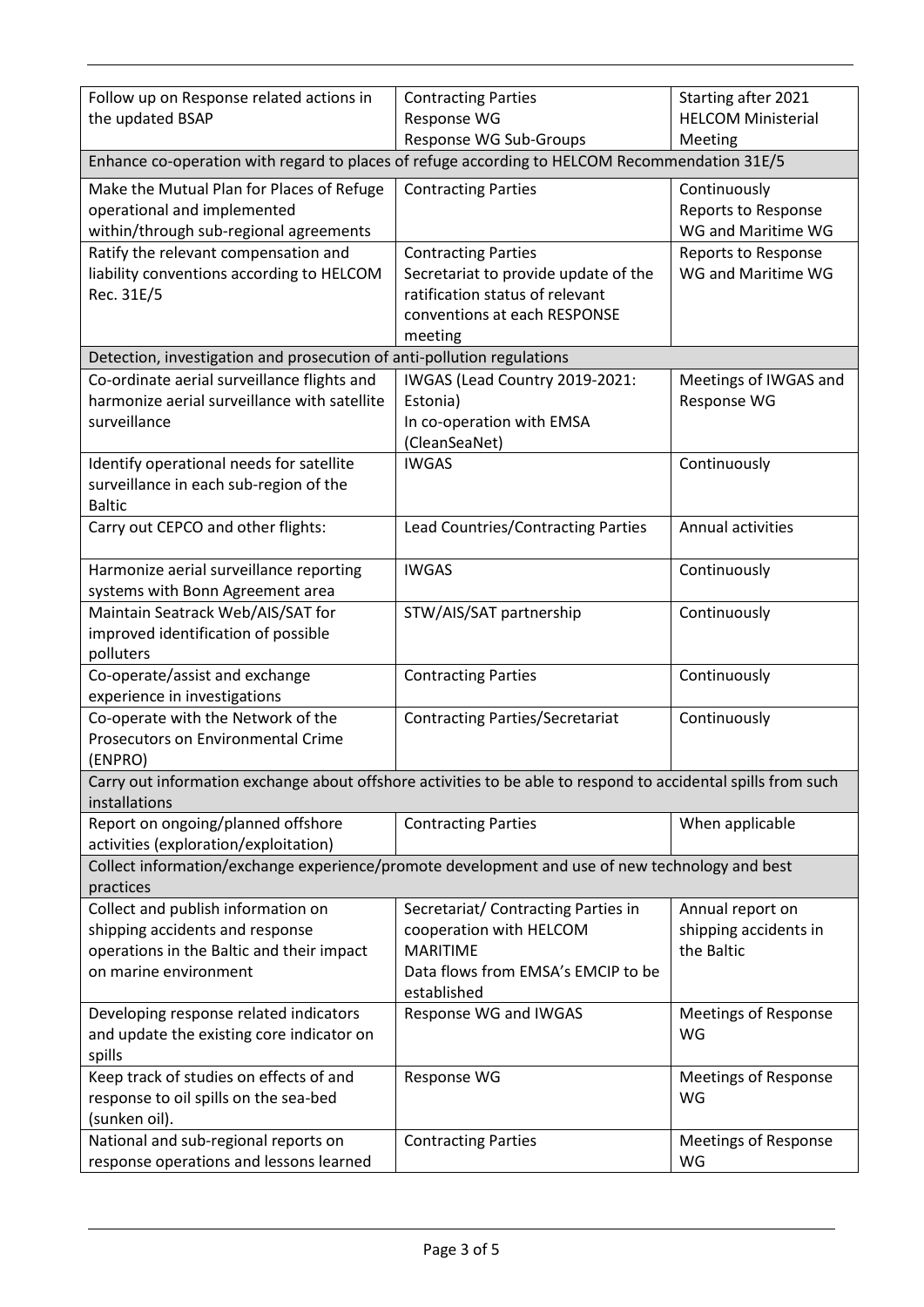| Collect, compile and publish regional<br>summaries of response operations and<br>lessons learned using the format agreed at | Secretariat/ Contracting Parties        | <b>Meetings of Response</b><br>WG |
|-----------------------------------------------------------------------------------------------------------------------------|-----------------------------------------|-----------------------------------|
| <b>RESPONSE 21-2016</b>                                                                                                     |                                         | New chapter to be                 |
|                                                                                                                             |                                         | added to the Annual               |
|                                                                                                                             |                                         | report on shipping                |
|                                                                                                                             |                                         | accidents in the Baltic           |
| Collect information on observed                                                                                             | Secretariat/ Contracting Parties        | Annual report on                  |
| deliberate, illegal oil discharges, other                                                                                   |                                         | discharges observed               |
| substances and unknown substances and                                                                                       |                                         | during aerial                     |
| related statistics                                                                                                          |                                         | surveillance                      |
|                                                                                                                             |                                         | Indicator on oil spills           |
|                                                                                                                             |                                         |                                   |
| Update HELCOM map and data service<br>with RESPONSE related information                                                     | Secretariat/ Contracting Parties        | Annually                          |
| Further develop regional preparedness                                                                                       |                                         | <b>Meetings of Response</b>       |
| and response related services including                                                                                     |                                         | WG                                |
| HELCOM SeaTrackWeb, HELCOM AIS,                                                                                             |                                         |                                   |
| HELCOM POLREP, HELCOM GIS towards a                                                                                         |                                         |                                   |
| second generation HELCOM oil response                                                                                       |                                         |                                   |
| information system                                                                                                          |                                         |                                   |
| Update of national equipment list in CECIS                                                                                  | <b>Contracting Parties</b>              | Continuously                      |
| MP database                                                                                                                 |                                         |                                   |
| Exchange information with other regional                                                                                    | Chair/Secretariat                       | Meetings between                  |
| agreements including work on lessons                                                                                        | <b>RESPONSE</b>                         | regional agreements,              |
| learned and funding priorities identified by                                                                                |                                         | <b>EMSA and DG ECHO</b>           |
| <b>RESPONSE</b>                                                                                                             |                                         | <b>Meetings of Response</b>       |
|                                                                                                                             |                                         | WG                                |
| Enhance use and development of                                                                                              | <b>Contracting Parties</b>              | <b>Meetings of Response</b>       |
| technology to respond to accidents at                                                                                       |                                         | WG                                |
| night, in bad visibility, in bad weather, oil                                                                               |                                         |                                   |
| on ice, accidents involving heavy oil,                                                                                      |                                         |                                   |
| chemical incidents                                                                                                          |                                         |                                   |
| Sharing information on common                                                                                               | <b>Contracting Parties</b>              | Continuously                      |
| workspace regarding non-traditional oils                                                                                    |                                         | <b>Meetings of Response</b>       |
|                                                                                                                             |                                         | WG                                |
| Participate in and share information of                                                                                     | <b>Contracting Parties</b>              | Continuously                      |
| research on non-traditional fuel types                                                                                      |                                         | <b>Meetings of Response</b>       |
|                                                                                                                             |                                         | WG                                |
| Collect and assess information on                                                                                           | <b>Contracting Parties</b>              | <b>Meetings of Response</b>       |
| submerged hazardous objects including                                                                                       | <b>HELCOM Expert Group on</b>           | WG                                |
| contaminated and potentially polluting                                                                                      | <b>Environmental Risks of Hazardous</b> |                                   |
| wrecks and maintain work on dumped                                                                                          | Submerged Objects (SUBMERGED)           |                                   |
| chemical munitions                                                                                                          |                                         |                                   |
| Distribute the background document                                                                                          | <b>SUBMERGED</b>                        | Report back on recent             |
| (result of HELCOM-SUBMERGED) on                                                                                             | Response WG                             | achievements to                   |
| conventional munitions in the Baltic Sea                                                                                    |                                         | <b>Meetings of Response</b>       |
| and support to establish links between                                                                                      |                                         | WG                                |
| responsible authorities for common,                                                                                         |                                         |                                   |
| interdisciplinary assessments of munition                                                                                   |                                         |                                   |
| objects, wrecks from WW I + II and former                                                                                   |                                         |                                   |